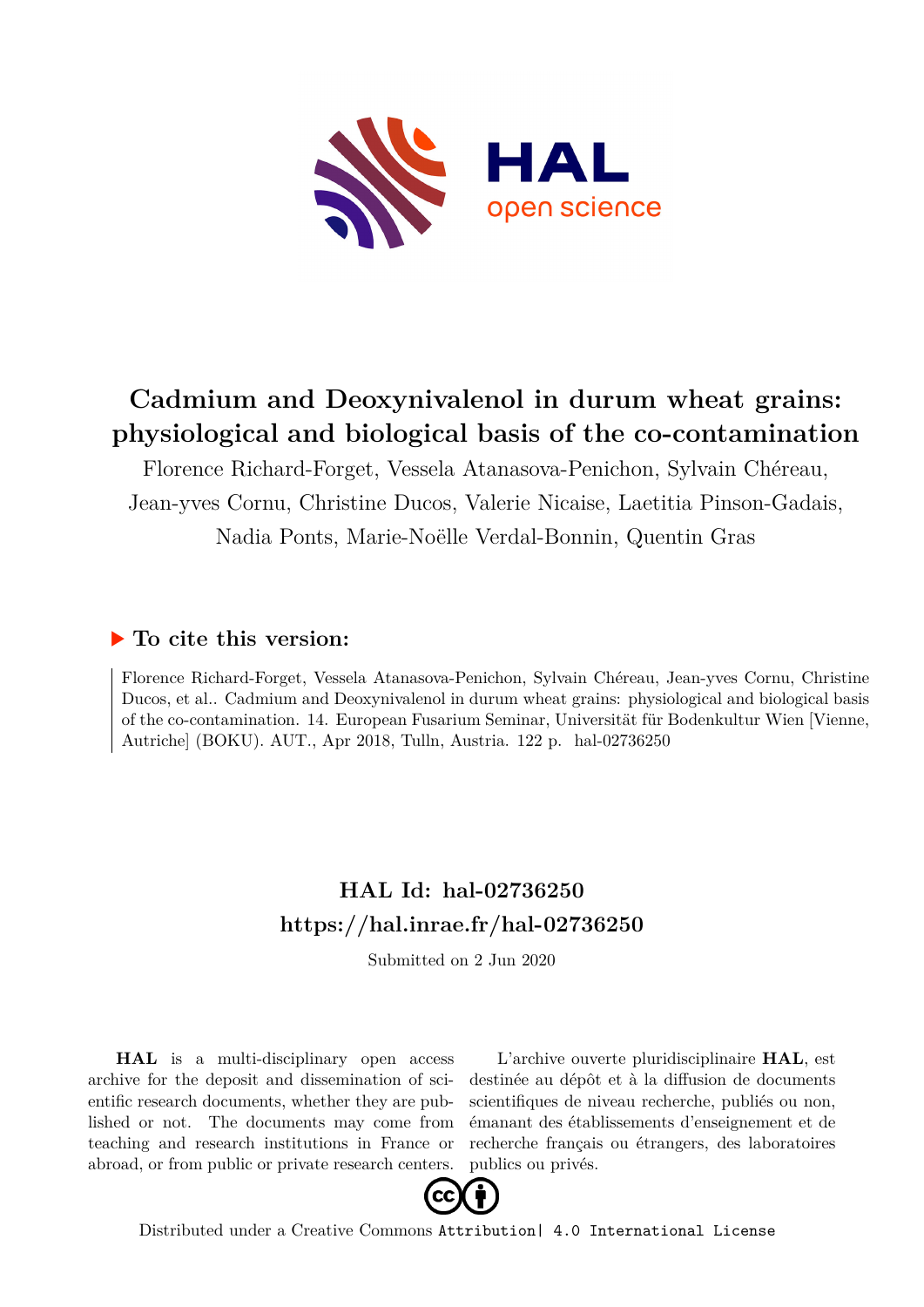

## **April 8 – 11, 2018 Minoritenkloster Tulln, AUSTRIA**

**ORGANIZING COMMITTEE**

**Gerhard Adam (BOKU, AT)**

**Rainer Schuhmacher (BOKU, AT)**

**Hermann Bürstmayr (BOKU, AT)**

**Joseph Strauss (BOKU, AT)**

**Rudolf Krska (BOKU, AT)**

**Dieter Moll (BIOMIN, AT)** **Gerlinde Wiesenberger (BOKU, AT)**

**Alexandra Khassidov (ÖGMBT, AT)**

#### **INTERNATIONAL SCIENTIFIC COMMITTEE**

| <b>Sarah M. De</b><br><b>Saeger</b><br>(BE) | <b>Ruth Dill-Macky</b><br>(US) | <b>Doris Marko</b><br>(AT) | <b>Thomas</b><br><b>Miedaner</b><br>(DE) |
|---------------------------------------------|--------------------------------|----------------------------|------------------------------------------|
| <b>Antonio Moretti</b>                      | <b>Michele Suman</b>           |                            | <b>B. Gillian Turgeon</b>                |
| (IT)                                        | (IT)                           |                            | (US)                                     |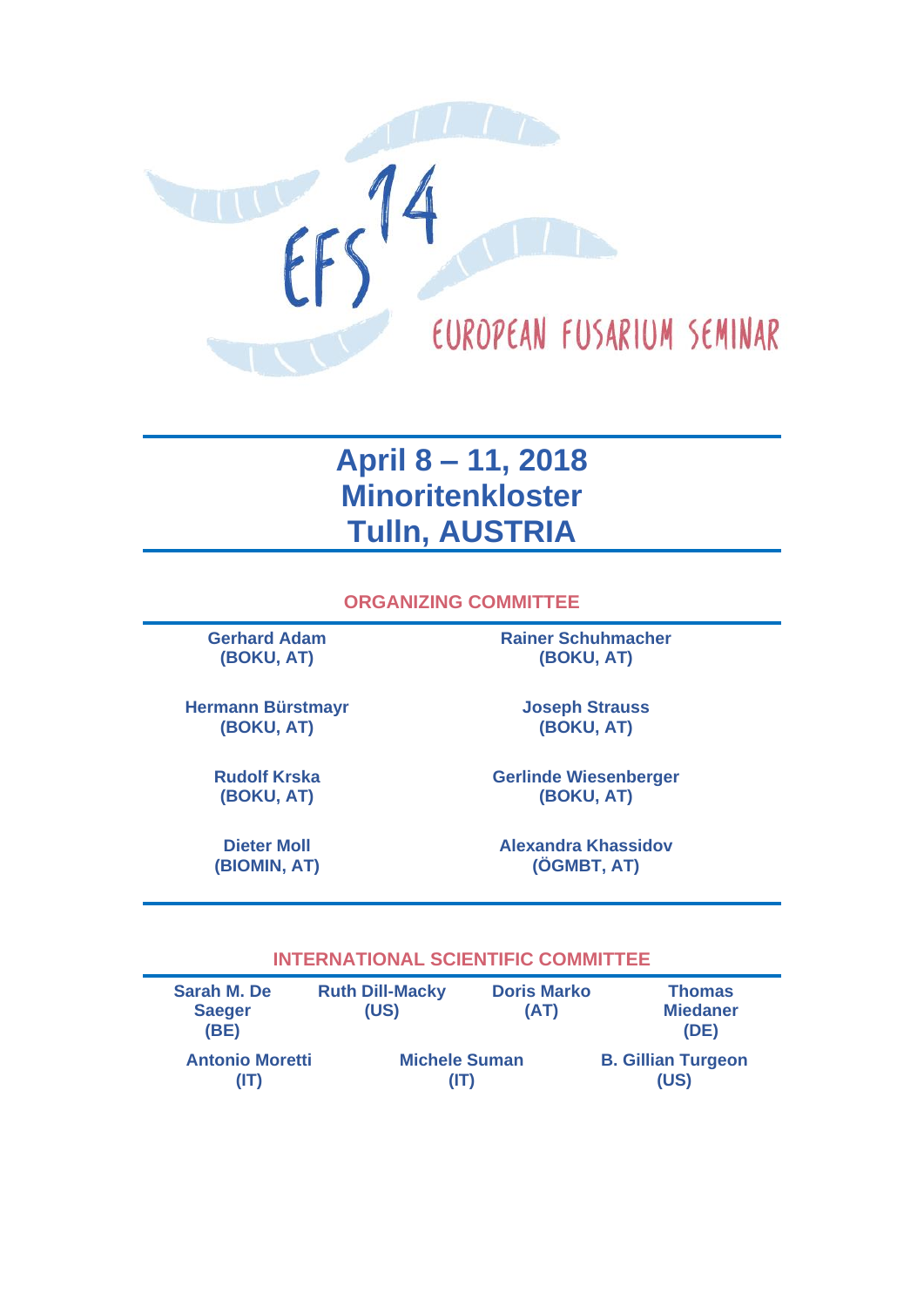# **Table of Contents**

| <b>Table of Contents</b>                                                                                                                                | $\overline{2}$ |
|---------------------------------------------------------------------------------------------------------------------------------------------------------|----------------|
| <b>General Information</b>                                                                                                                              |                |
| <b>Welcome Address</b>                                                                                                                                  |                |
| <b>Invited Speakers</b>                                                                                                                                 |                |
| <b>Detailed Program</b>                                                                                                                                 | 13             |
| SUNDAY - April 8                                                                                                                                        | 13             |
| <b>MONDAY - April 9</b>                                                                                                                                 | 13             |
| <b>TUESDAY - April 10</b>                                                                                                                               |                |
| <b>WEDNESDAY - April 11</b>                                                                                                                             |                |
| <b>Posters Table</b>                                                                                                                                    |                |
| Lectures                                                                                                                                                |                |
| <b>Welcome Note &amp; Plenary Session</b>                                                                                                               |                |
| Session 1: Fusarium genomics and virulence mechanisms, population genetics and diversity                                                                |                |
| Session 2: Host resistance: mechanisms, genetics, genomics and breeding                                                                                 |                |
| Session 3: Fusarium secondary metabolites and metabolomics of Fusarium-host<br>plant interactions                                                       | 39             |
| Session 4: Fusarium mycotoxins - Toxicology, Metabolism and Remediation                                                                                 |                |
| Session 5: Integrated Fusarium management (pre/postharvest, epidemiology and forecasting,<br>fungicide resistance, utilization of contaminated batches) | 54             |
| <b>Poster Presentations</b>                                                                                                                             |                |
| Author Index                                                                                                                                            |                |
| Participant Index                                                                                                                                       |                |
| Imprint                                                                                                                                                 | 123            |